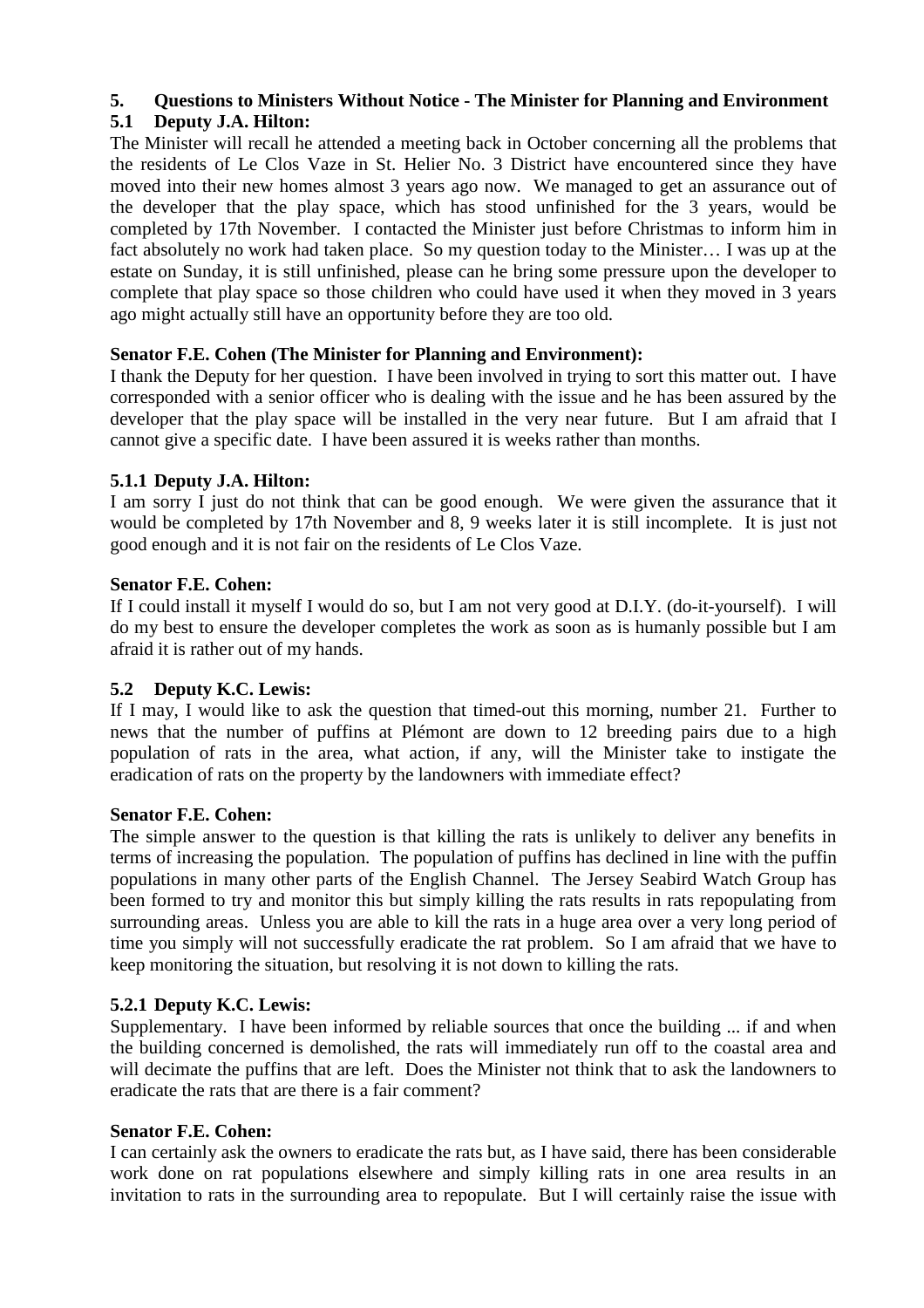the developers and seek an assurance from them. But, as I have said, the department's view is that it will not solve the problem.

#### **5.3 Deputy T.M. Pitman:**

Perhaps the Minister could employ Deputy Lewis with his tank to go down there. Given that the planning application supported by both residents, crucially the police and Harbours to install a manned barrier system near Albert Quay Apartments at the harbour was recently refused, clearly without full knowledge of the facts, such as the 3-figure number of complaints to the police, is the Minister happy that his departmental officers respond adequately with people behind these applications in regard to being kept informed of how and when their case will be heard? I ask this question because Harbours have told me they felt they were not kept informed.

## **Senator F.E. Cohen:**

Firstly I must apologise to Deputy Pitman; he did raise this matter with me by email. I did raise it with officers so I could be fully briefed but I failed to revert to him and I apologise to him for that omission. The position with this application was that it was an application to cordon-off an area of the harbour at night by the introduction of a barrier and a small kiosk. It was felt by the department that the barrier would not deliver what was expected and that it was not something the department could support. There was no political representation at the public hearing so, as I understand it, the panel simply followed the officer advice, having given careful consideration to the matter. I would like to invite the Deputy to come to see me and we will try and find a way of resolving the matter which will deliver what the residents wish and something the Planning Department can support. So I look forward to speaking to him about this shortly.

## **5.4 Deputy A.K.F. Green:**

I just wonder if the Minister could enlighten us, I have had a number of complaints, as indeed the other Parish Deputies have, about what would appear to be unauthorised development at Brixton House on Paris Lane. There is a large ventilation unit gone in there and I gather this is to be reopened as a restaurant. Could the Minister confirm whether this development has been authorised or not?

#### **Senator F.E. Cohen:**

I am afraid I do not know the answer to the question. I have passed the emails on to the relevant officers and I am awaiting a response. When the response is received I will, of course, inform the Deputies that have expressed an interest but at the moment I do not have a detailed answer.

## **5.5 Deputy P.V.F. Le Claire:**

Could I ask the Minister what the reason, rationale and requirement is for individuals, architects and developers to produce models in support of their applications to the planning process. If he is able to do so, would he also be able to combine that rationale, reason and process to the Island Plan so that while the extended consultation takes place Islanders can benefit themselves of a model that they can view.

#### **Senator F.E. Cohen:**

I think that the introduction of a physical model has been one of the most important improvements in the planning process in the last few years. Particularly for a layman, and many of us who have to make planning decisions are laymen, there is nothing better than seeing a physical model and you can get a proper perspective of what is proposed and get a greater understanding of the effects of the proposed construction on the surrounding buildings. So I think while models can be expensive they are a relatively small part of the profit of large development schemes. They are only required for larger schemes, not for small schemes, and I stand behind the introduction of models. I am not quite sure what sort of model the Deputy is suggesting in relation to the Island Plan but a model of the whole of the Island showing all the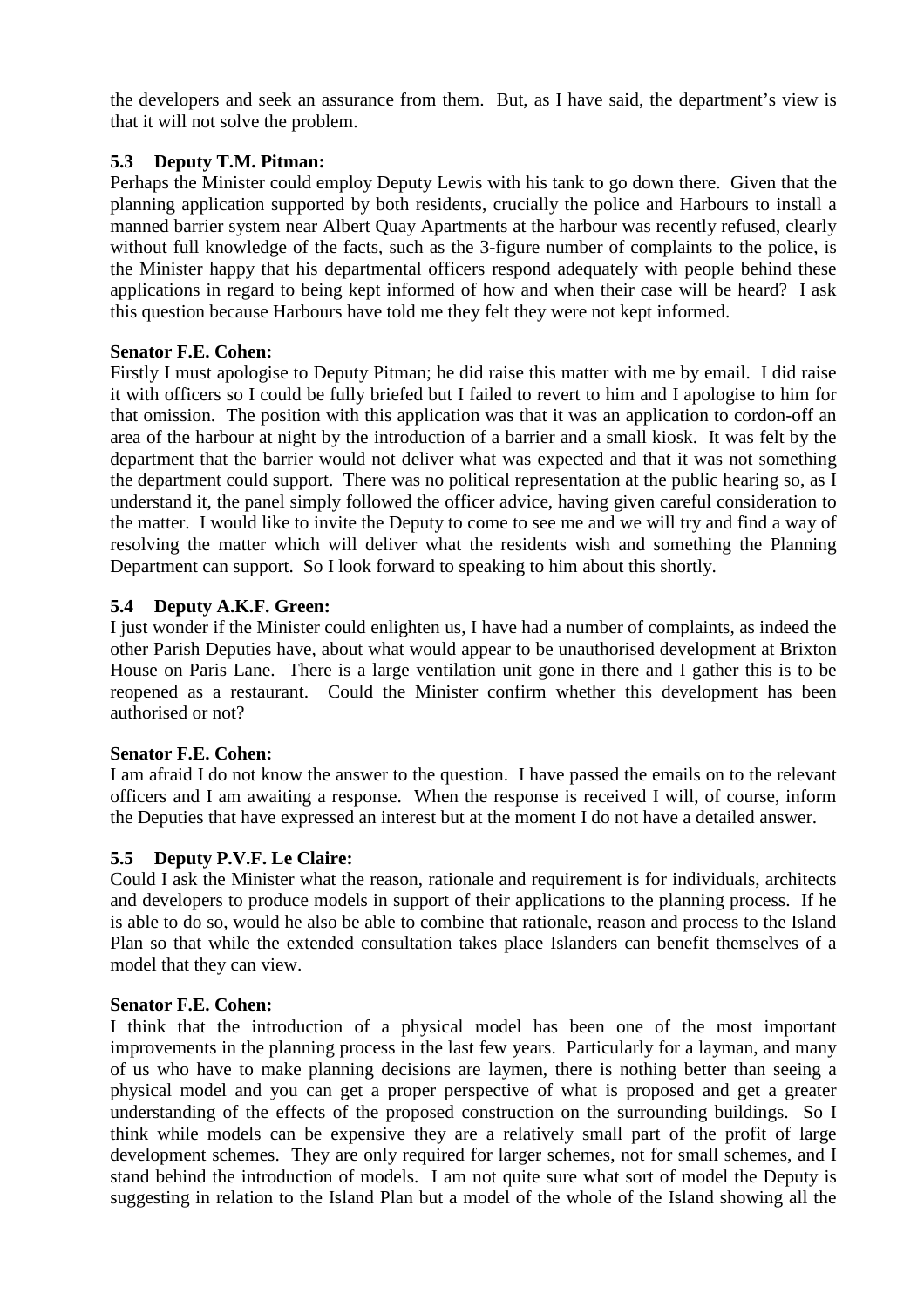buildings in, for example, a 3-dimensional form of the 18th century Richmond map would be enormously expensive to produce and we simply do not have the resources, albeit that it would be a very good addition to the planning process.

#### **5.6 The Deputy of St. John:**

Could the Minister confirm or otherwise the length of time a permit for development can be left open once a building is started or development is started? If it is left open-ended can it be ... can a property be occupied by any person once it is left open?

#### **Senator F.E. Cohen:**

Planning permits are now usually issued for 5 years, albeit that I have dealt with a number of reapplications where effectively an existing permit was open-ended. As far as when a building has to be completed once a start has been made, I am not entirely sure of the law in this matter but as I understand it once a substantive start has been made it is pretty much open-ended. You can take a considerable time to complete your building but I am not certain whether you can occupy the building during that process. I will have to come back to the Deputy with more detailed information and I will probably have to go to the Law Officers.

[14:45]

## **5.7 The Deputy of St. Mary:**

Can the Minister tell the House whether he thinks that rushed consultation never delivers a good result?

#### **Senator F.E. Cohen:**

I am not sure that rushed consultation never delivers a good result but from my perspective I do my best to have lengthy consultation processes, often to the frustration of officers. I have recently extended the Island Plan consultation process for a period of 3 months for this very reason. But there is a limit to consultation and just endlessly extending consultation does not necessarily produce better responses or more responses.

#### **5.7.1 The Deputy of St. Mary:**

Thank you. Can I have a quick supplementary? Following on from Deputy Le Claire's question, would the Minister like to comment on the desirability of having scaffolding profiles for sensitive and/or large applications? Because they do help people to see on the ground, on the site, what might happen.

#### **Senator F.E. Cohen:**

Sometimes a scaffold profile is quite a good idea but they are only for very specific applications where the impact of, for example, light is to be considered. There is one case at the moment where a scaffold has been erected at my request in relation to a particular application. I have kept a track of how many times I visited the property to make my mind up and so far we are up to 23 visits. So they are useful occasionally.

#### **5.8 Senator A. Breckon:**

R&O 134/2009 which was before us this morning has got building applications and planning application fees increasing by up to 25 per cent from 1st January of this year. Can the Minister say what is the reason for this? Are more staff to be employed? Quicker applications? Is it something to do with users pays? Could he give the House some more information?

#### **Senator F.E. Cohen:**

The increases were included in previous plans brought to the House but the reason for the increase is quite specifically that we are fundamentally under-resourced, our budget has been cut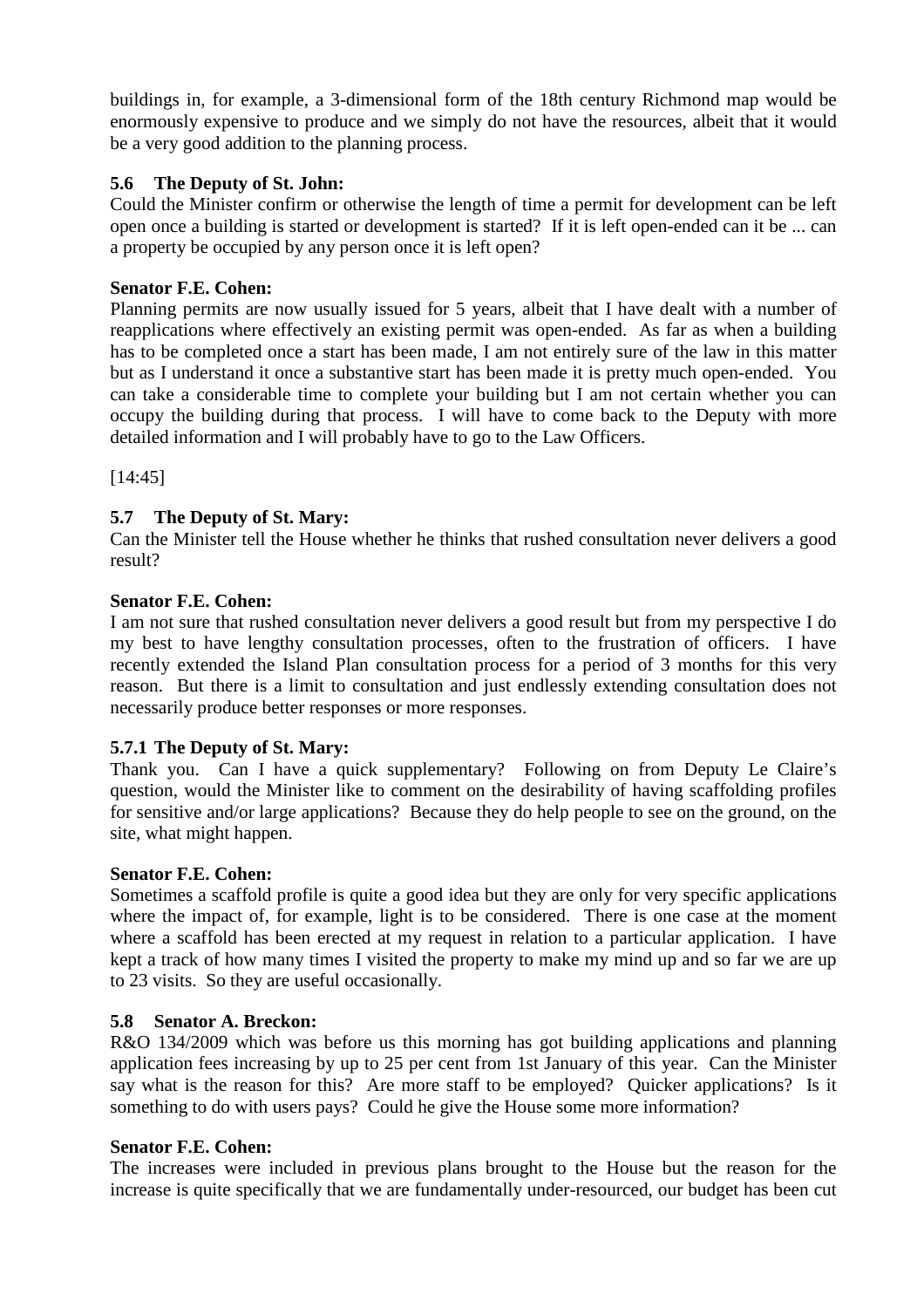and we have been forced to raise £350,000 approximately. We have a total budget of £10.4 million with about £6.9 million as staff costs. We are not seeking to employ more staff, in fact we have a number of unfilled posts at the moment, but it is simply a case of matching our income with our expenditure. If Islanders want to have a competent planning service then it simply does cost a certain sum to run it and the only way we have got of restoring the hole that has been left by the cuts is by increasing fees. We raise approximately £3.6 million a year from fees, about a third of that is from building fees, a little more than a third of that is from building control fees and the balance is a variety of things such as the Met. Office. So with a budget of £10.4 million and only £3.6 million as an income source, clearly any decrease we see in the amount we are expecting from central funds requires a large percentage increase.

#### **5.8.1 Senator A. Breckon:**

I wonder if it is a user pay policy, if that is what the Minister is saying, if it should not have come before this House?

#### **Senator F.E. Cohen:**

I think the regulations are quite clear that it is down to the Minister to set the fees and of course the general proposals were included in the Business Plan.

#### **5.9 Deputy R.G. Le Hérissier:**

Would the Minister acknowledge that he has been very sparing in his use, I think, of Article 84 of the law requiring an owner of land or a property to tidy it up should such a property have fallen into dereliction? Would he tell the House how many times he has exercised this power during his tenure as Minister and why it appears to be very, very infrequent?

#### **Senator F.E. Cohen:**

You can require a landowner to keep their property wind and watertight under certain circumstances but you can do little more. You can require the landowner to keep the property safe. To my recollection I have only required this on 2 occasions, and both were in relation to disused glasshouse sites where there was broken glass that I considered was a danger to the public.

#### **5.9.1 Deputy R.G. Le Hérissier:**

A follow up? Does that mean in order to keep it safe, safe from vandalism?

#### **Senator F.E. Cohen:**

I am not sure that it would include safe from vandalism. I think it would merely be safe from the perspective of the public generally. That may include that.

#### **5.10 Senator J.L. Perchard:**

Does the Minister agree that the old Odeon Cinema should remain on the register of historic buildings, and does he share my view that it is unfortunate that the Hopkins Masterplan sees a future for that hideous building in the North of Town Masterplan?

#### **Senator F.E. Cohen:**

The Odeon Cinema building is a difficult conundrum. The Odeon was one of the very last of the Odeon-style buildings, it was built out-of-period and many would argue that because it was built out-of-period its listed building status is not warranted. Others would argue it is a building of outstanding importance and even matters such as the rendering and the patent rendering are of significant importance. I think it is a carefully balanced matter and I would not like to come down one way or another finally on the floor of the House without very careful consideration. Thank you.